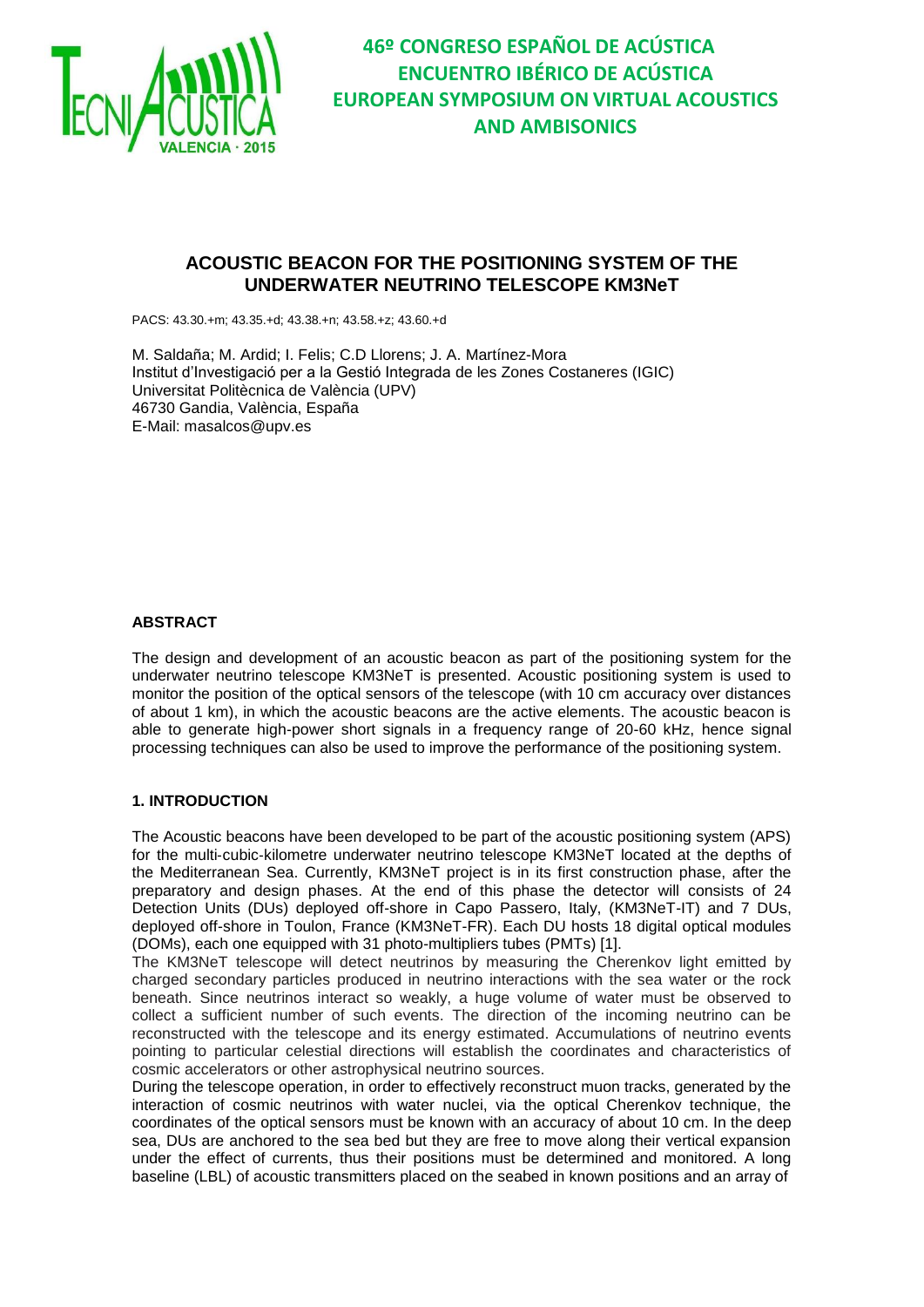acoustic receivers rigidly connected to the mechanical structures of the telescope will be used, therefore the optical sensor positions could be continuously calculated via triggered emission of acoustic signals. The distances from acoustic emitters and receivers of the line are of the order of 1 km, so acoustic signals emitted suffer a considerable attenuation.

## **2. LONG BASE-LINE (LBL) POSITIONING SYSTEM**

The LBL positioning system of KM3Net is composed by an array of acoustic transmitters and receivers hosted on the DUs bases and on the Calibration Units bases (CBs). Each DU base will host a digital hydrophone, each CB will host an acoustic beacon and a digital hydrophone placed at known distance from the beacon. The LBL of the acoustic beacons installed on the CBs is complemented by an array of autonomous acoustic emitters (battery powered and driven by local clock) placed outside the footprint of the telescope, that improve the resolution of triangulation calculation for receivers placed on DU at the edge of the telescope field. Moreover, autonomous beacons must be used, during the installation of the first CBs, to create a temporary LBL field [2].

The positions of acoustic beacons, receivers and autonomous beacons must be geo-referenced during the deployment operation using GPS signal, available on board the ship that performs the deployment, with an accuracy of  $±1$  m. The main LBL system is time-synchronized and phased with the detector master clock. This allows the implementation of LBL auto-calibration and the possibility to accurately measure the Time of Flight (ToF) of acoustic signals emitted by each acoustic beacon to reach the acoustic receivers on DUs. The LBL acoustic beacons are reconfigurable by dedicated RS-232 bidirectional link between shore station and CU base electronics: acoustic emission signal parameters (amplitude, waveform, and timing) can be set for "in situ" optimization of the signal detection.

### **3. LBL ACOUSTIC BEACON**

The acoustic beacon (MAB-100) developed by our group in cooperation with Mediterráneo Señales Marítimas SLL for the LBL positioning system is a broadband range acoustic emitter (20 kHz - 60 kHz) able to work at rating depths up to 400 bar in underwater environments. It provides the emission of short intense signals (Sound Pressure Levels of 180 dB re 1 µPa @ 1 m at 34 kHz) and has LBL functionality. The system is composed by a piezo-ceramic transducer and an electronic board integrated in an only piece system by a cylindrical hard-anodized aluminium vessel (Fig. 1) The transducer is a Free Flooded Ring (FFR SX30). The electronic board is specifically design to fulfil the positioning system requirements of the telescope, enabling the transducer communication and the signal emission control and amplification. It disposes of a serial interface communication via RS-232 for signal configuration from shore.



Figure 1. Acoubeacon MAB-100 device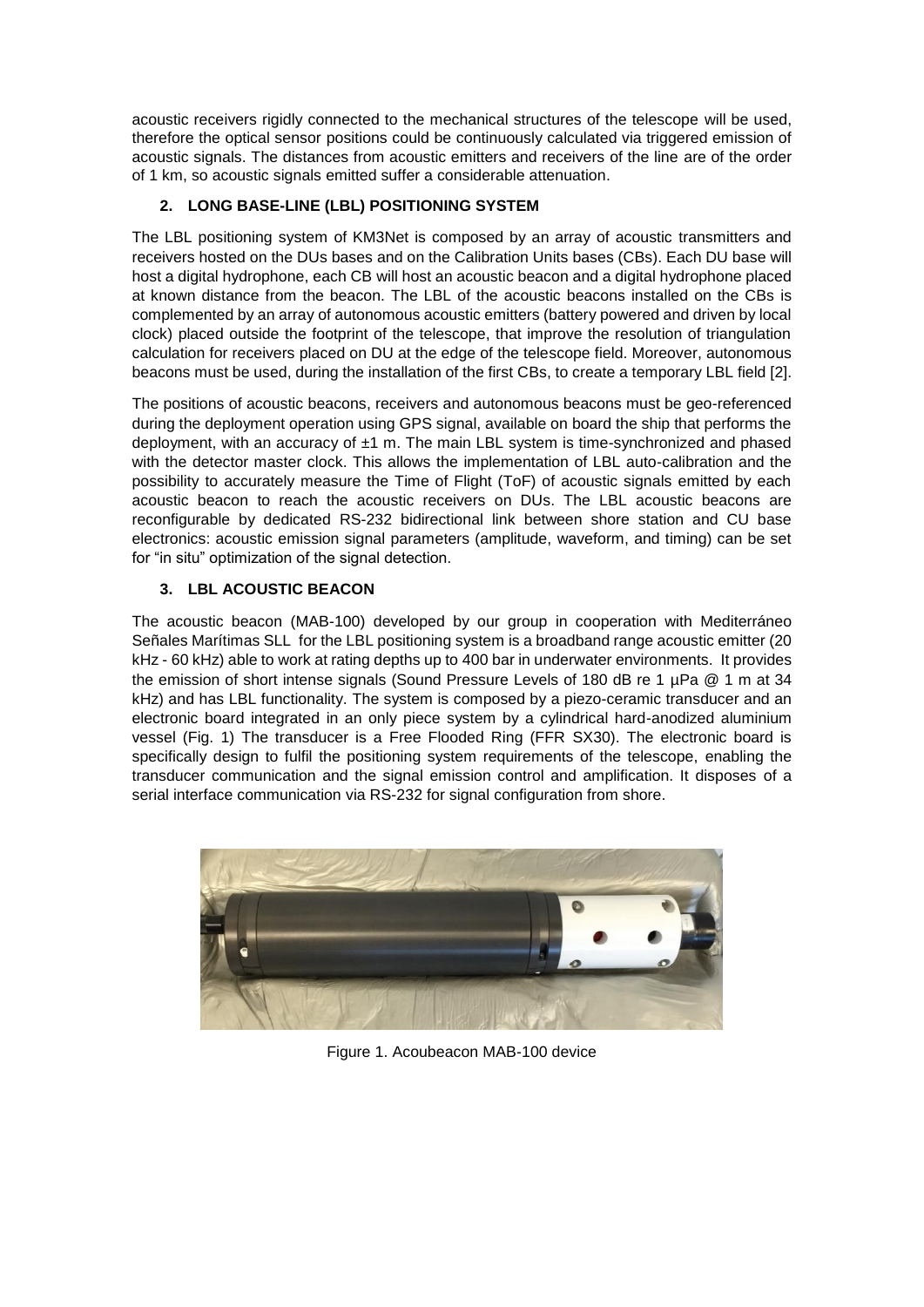### **3.1. AcouBeacon Piezo-Ceramic Transducer**

The FFR SX30 acoustic transducers are able to work in the frequency range of 20 kHz to 50 kHz with transmitting voltage responses of 130 dB re 1 µPa/Volt @ 1 m at 30 kHz. The maximum input power is 300 W with 2% duty cycle. They are able to operate at very large depth, satisfactory tested up to 440 bar maintaining good stability. These transducers have an omnidirectional directivity pattern on the radial plane and a toroidal (60°) directivity pattern on the axial plane [3, 4].

In order to ensure the transducer holding and protection, the nude transducer is moulded with a polyurethane material joined to a BH2M hard-anodized aluminium connector as shown in Fig. 2. It is screwed into one side of the vessel and connected to the electronic board placed inside.



Figure 2. Nude (left) and molded (right) FFR SX30 Transducer

### **3.2. Acoustic specifications of the AcouBeacon**

The *AcouBeacon* emits a Sound Pressure Level (SPL) of 180 dB re 1 µPa @ 1 m at 34 kHz with a variation of  $\pm$  6 dB in the frequency range of 20 kHz to 60 kHz. The radial beam pattern is omnidirectional with  $\pm 2$  dB for each work frequency and the axial beam pattern is toroidal with  $\pm$ 10 dB of variation at 60 $^{\circ}$  and  $\pm$  5 dB at 180 $^{\circ}$ . The acoustic emission parameters are configured by commands through a RS-232 serial interface allowing signal reconfiguration from shore. There is a graphical interface for facilitating the user interaction. The signals parameters can be configured as following:

- Signal Emitted length: from 0 to 50 ms.
- Maximum emission amplitude: 180 dB @ 34 kHz re 1 µPa a 1 m.
- Type of acoustic signals:
	- Monochromatic signals configurable from 1 kHz to 80 kHz.
		- Sine Sweep signals configurable from 1 kHz to 80 kHz.
		- Maximum Length Sequence (MLS) signals with lengths from 5.12 ms to 40.96 ms (from 10th to 13th order and sampled at 200 kS/s).
- Modality of emission: external trigger response (LVDS with galvanic isolation). It disposes two operation emission modes; single and automatic (continue) emission.
- Variable temporal interval of emission between a signal and the successive one for the automatic emission mode from 0.5 s to 300 s.

The sound pressure level (dB re  $1\mu Pa@1m$ ) of the acoustic beacon obtained with different capacitor charge (5V, 20V, 40V and 60V) is shown in Figure 3, in both radial and axial directions. Figure 4 shows the *AcouBeacon* directivity at axial direction.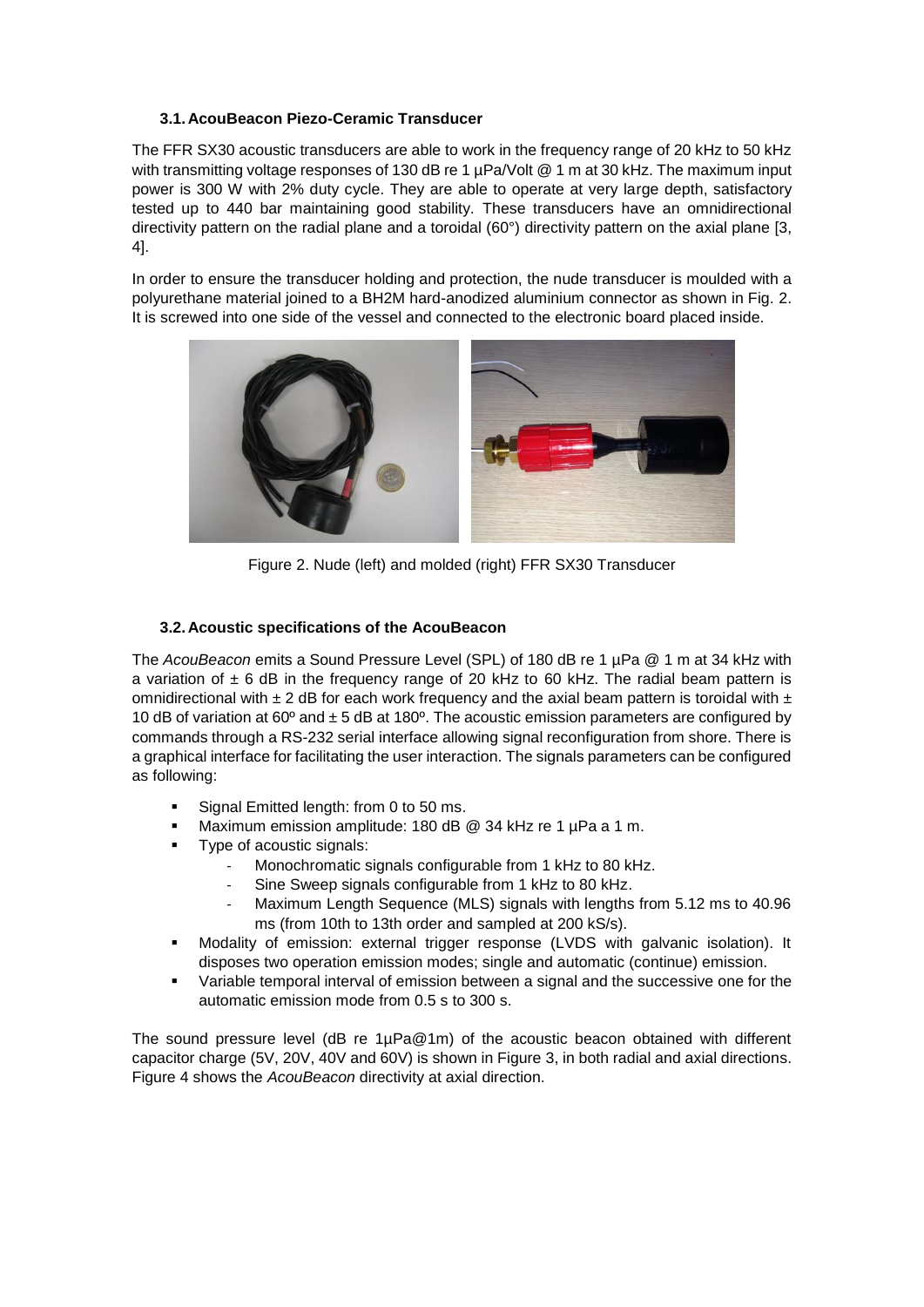

Figure 3. Sound Pressure Level (SPL) of the Acoubeacon at axial direction (left) and radial direction (right) for different capacitor charge.



Figure 4. Directivity of the Acoubeacon

Positioning acoustic pulses will be emitted in the range of frequencies from 20 kHz to 50 kHz. In this range acoustic signals emitted in water with a SPL of 180 dB re 1 µPa at 1 m can effectively propagate until a distance of 2 km with about 110 dB re 1 µPa (depending on frequency) and it can be easily recognised by the acoustic receivers of the telescope.

#### **3.3.Electronic specifications of the Acoubeacon**

The *Beacon Board* has been carefully designed to accomplish all the positioning requirements, as well as, to optimize and amplify the signal power emission [5]. The board is piloted by a dedicated electronics integrated at the base of the Calibration Units (CBs) that provides the bidirectional link to shore; this enables emission signal reconfiguration for 'in situ' signal detection optimization. Acoustic waveforms to be emitted are stored in a local memory that can be updated from shore via RS-232 link. The signal emission trigger is received from the CB electronics, synchronized with the detector master clock. The time synchronization and calibration with respect to the detector master clock is accurate and stable. The technical specifications of the Acoubeacon electronics are described in Table 1.

| <b>Supply Voltage</b>           | 12V                                 |  |
|---------------------------------|-------------------------------------|--|
| current consumption             | 250 mA                              |  |
| <b>Communications</b>           | Serial Port RS-232. Baud rate 9600, |  |
|                                 | 8bits No parity 1 stop bit          |  |
| <b>Trigger Signal</b>           | Differential 1Vpp galvanic isolated |  |
|                                 | $Accuracy > ±1 \mu s$               |  |
| <b>Emission Latency</b>         | $<$ 10 µs                           |  |
| <b>Synchronization accuracy</b> | $<$ 1 µs                            |  |
| <b>Dimensions</b>               | Three boards (240x70mm all)         |  |
| Lifespan                        | $>=20$ years                        |  |

Table 1. Electronic specifications of the Acoubeacon for the LBL.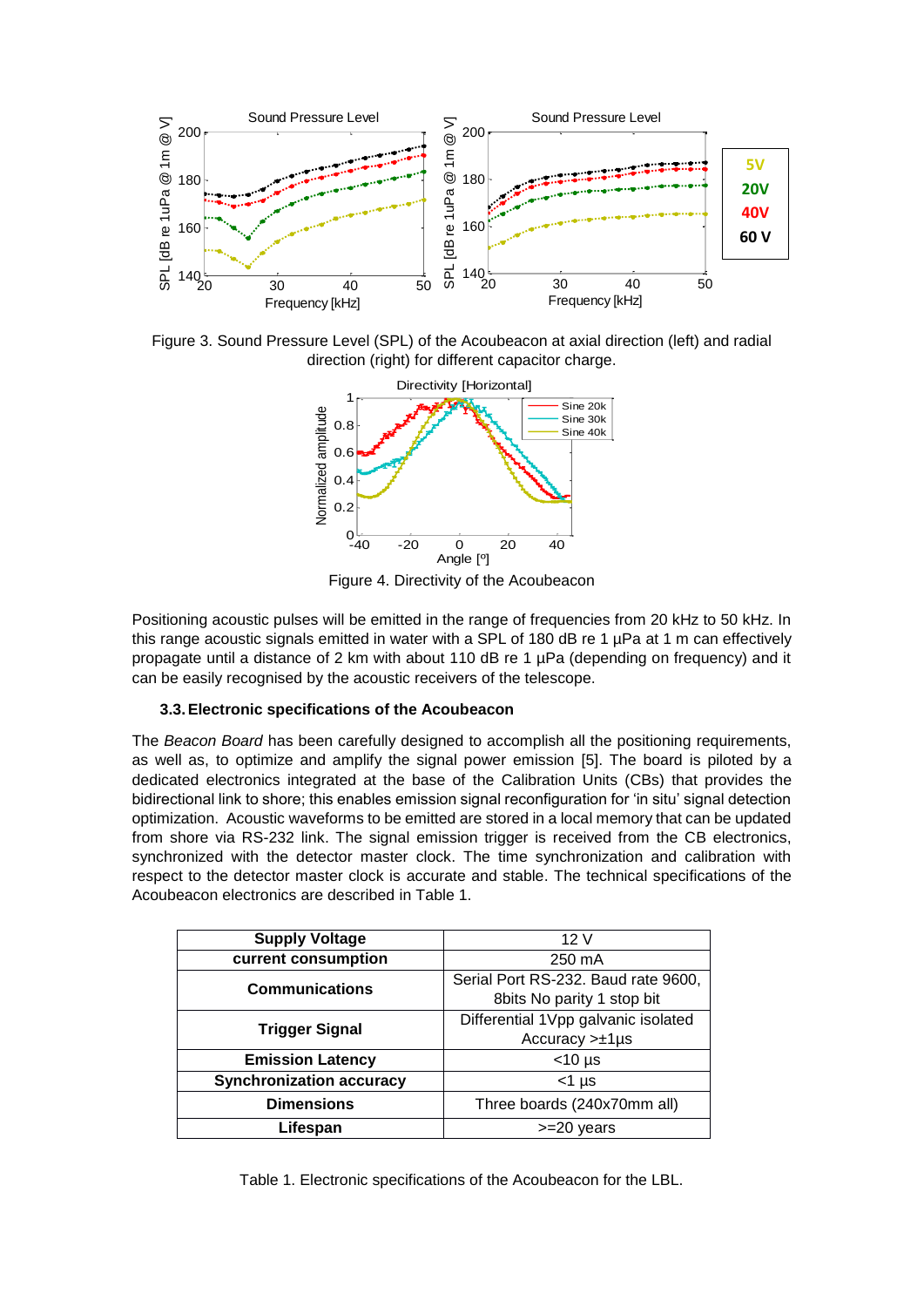

Figure 5. Acoubeacon Board

The electronic beacon board consists of three boards (Fig. 5): In the block diagram the yellow part is related with the DsPIC Board, the orange part related to the Supply Board and the red one to the Bridge Board.

The DsPIC Board has the main DsPIC processor that generates the PWM signal for the class D amplifier, a RS-232 isolated driver to receive the configuration commands protecting the supply of the telescope from emission noise, a galvanic isolated differential trigger reception to synchronize the emission of the beacon, a flash memory to store configuration and signals, and a temperature and humidity sensor to check the internal vessel status. The DsPIC board can also be connected to an external RS485/MODBUS pressure and temperature sensor that can check the external vessel conditions.

The Supply Board receives the 12 V external supply and uses it by means of a common mode filter and a current limiter that protects the telescope supply from noise and inrush current. After this protection the board has two DC-DC converters; one to feed the DsPIC board with 5 V and the other to provide 60 V for the emission. The 60 V are used to charge/discharge the main capacitor in the Bridge Board using a constant current source and a constant current sink. The main capacitor is charged slowly up to the desired emission voltage which is read from the main DsPIC using an ADC input.

Finally, the Bridge board consists of a power Mosfet H Bridge which amplifies the PWM signal that comes from the DsPIC using the energy stored in the main capacitor. The H Bridge is coupled to the transducer through a transformer that reduces the impedance.



Figure 6. Block diagram of the electronic board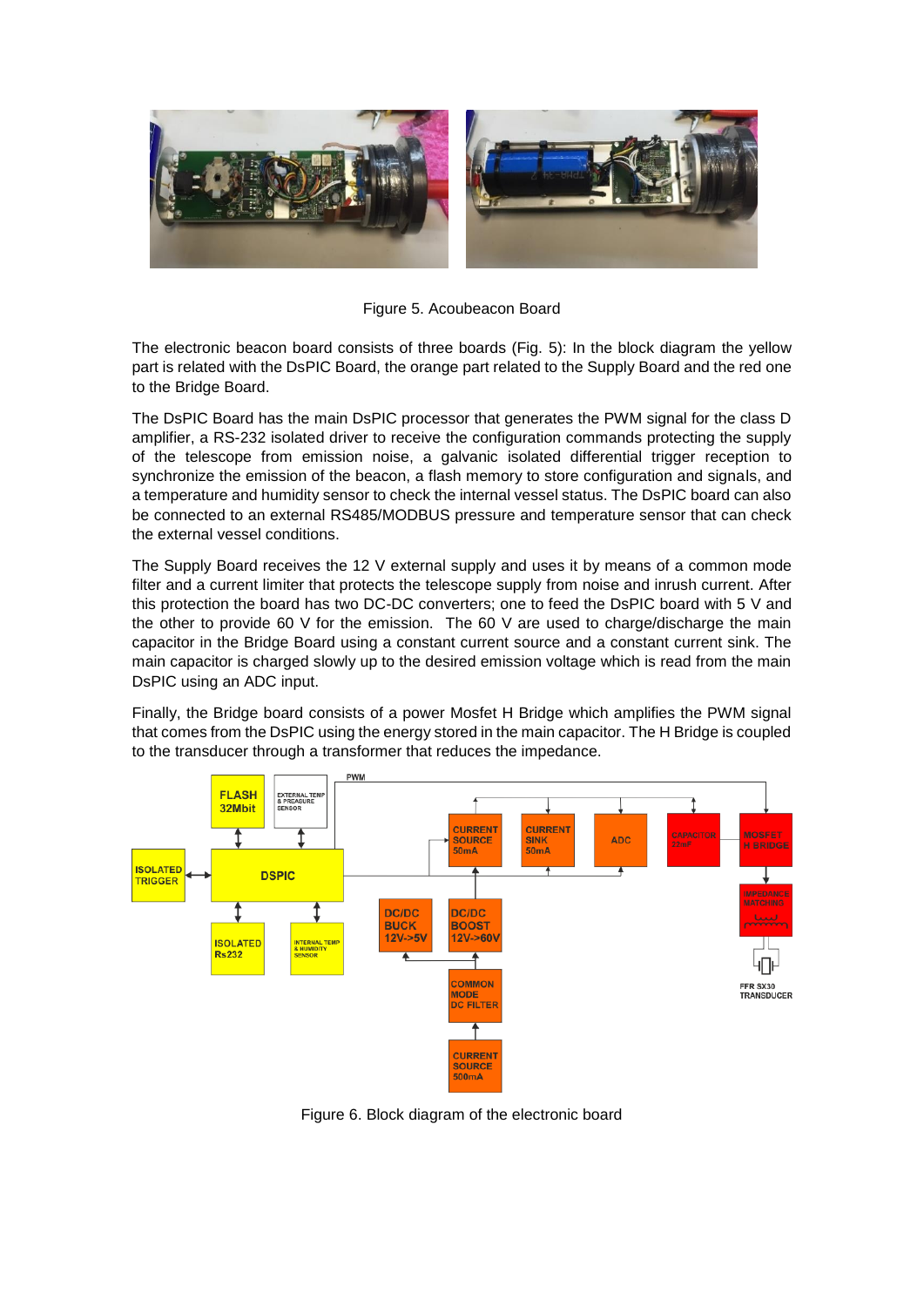#### **3.4. Mechanical specifications of the AcouBeacon**

The AcouBeacon mechanical assembly consists of a cylindrical pressure vessel with a transducer screwed on the front endcap and hold firmly with a clamp (Fig. 7). The total length of the system is 575 mm; 400 mm length of the vessel including connector and 175 mm length of the complete transducer. The pressure vessel is a sealed system that contains the internal electronics in a secure environment, it isolates the electronics from external pressure and water and keeps them in proper humidity conditions. It is able to safely support pressure levels up to 400 bars.

The pressure vessel is composed of a closed aluminium hull and two removable endcaps with collar hulls and a light inner chassis where the electronic board is located. The endcaps have double O-ring seals to ensure sealing and closing by collar hulls. There are entries on both end caps of the vessel; one in the rear endcap for the passage of the power supply to the electronic board, using a Seacon Microwet MC-BH-6M hard-anodized aluminium connector, and one on the front endcap for the acoustic transducer connection to the board through a BH2M hard-anodized aluminium connector. The vessel material is hard anodized aluminium L6082-T6 of 60 microns and the hardware used is AISI316 (A4).

The acoustic transducer FFR SX30 is located in the front of the vessel conveniently moulded to cable signal using a polyurethane mould. The moulded transducer joint is subject to the vessel by means of a plastic (Arnite) clamp that guarantee the correct stability and strength of the issuer, without affecting the acoustic properties of the transducer, especially the directivity.



Figure 7. Drawing of the Acoubeacon, internal mechanical structure.

### **4. SIGNAL PROCESSING TECHNICS FOR DETECTION OPTIMIZATION**

Protocols and post-processing techniques have been developed for the correct detection of the signals used for the positioning system. The distance from the emitters and receivers can be of the order of 1-2 km, therefore acoustic emitted signals suffer a considerable attenuation and arrive to the acoustic receivers of the detection units with a low signal to the environmental noise ratio. The noise masks the signal making its detection and the accurate knowledge of its arrival time a difficult goal [6].

The time of arrival (ToA) is determined by the difference between the emission time and the initial time of the receiving signal. The receiving time is obtained by two different methods: the threshold method used for sine signals mainly and the cross-correlation method of the received signal used mainly for the broadband signals: sine sweep and maximum length sequence (MLS) signals [7].

The threshold method determines the initial time of the received signal by taking a rise time value of the received signal envelope after applying a band-pass filter centred in the frequency of the emitted signal. The cross-correlation method determines the arrival time of the received signal by taking the interval of time corresponding to the maximum peak of the cross-correlated signal with the expected emitted signal. This technique is more favourable for broadband signals (sweeps and MLS) because they have a narrower correlation peak and consequently the mean peak is easier to discern than the other peaks. Figure 8 shows a tone, a sweep and MLS received signals with a distance of 112.5 m between emission and reception (E-R) in some measurement tests made in Gandia's harbour. On the top, the receiving signals in time domain after applying a high order band pass filter are shown (the original recorded signal in time is noisy so the receiving signal is masked). On the bottom, it can be seen the cross-correlation of each signal (without prefiltering) where direct signal reflections are easier and more effective to discern that working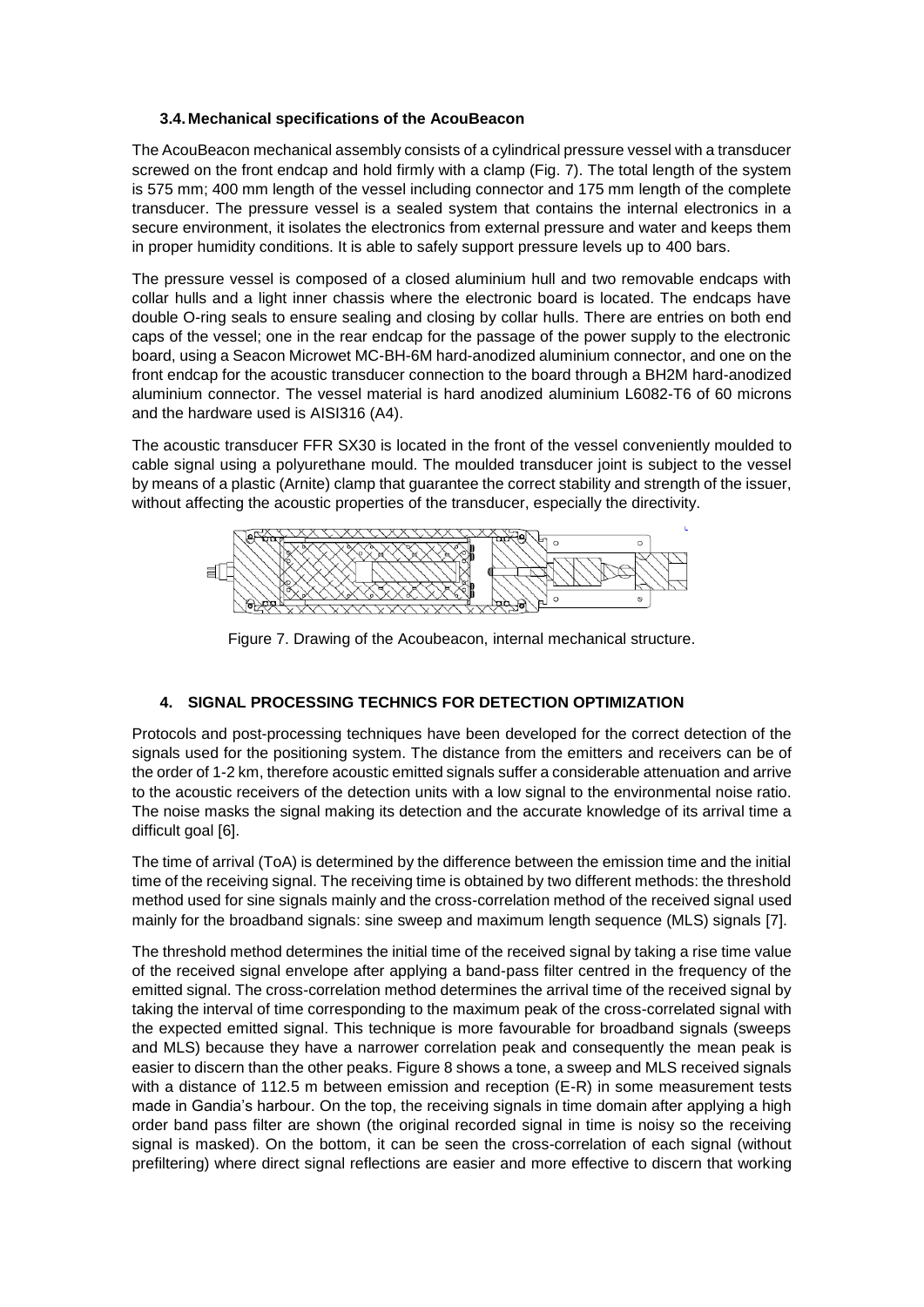in the time or frequency domain, especially for the broad bandwidth signals (narrower autocorrelation peak).



Figure 8. Example of recorded signals at 112.5 m E-R in the harbour of Gandia.

In situ test with the first's acoustic beacon prototypes have been performed in the neutrino telescope infrastructures installed in Capo Passero (NEMO) [8] and in ANTARES site [9, 10]. The emitted signals were sine signals of 20 kHz, 30 kHz and 40 kHz, sine sweep signals from 20 kHz to 48 kHz and from 28 kHz to 44 kHz, and MLS signal.

The data recorded in NEMO tower test (3500 m depth) was taken by hydrophones from all floors of the tower in which the emitter is located on the base. The distance from emitter to the first floor is about 100 m and between floors is around 40 m and the line has a total of 8 floors with two hydrophones per floor. As an example of the ToA obtained at the NEMO test, Fig. 9 shows the ToA obtained from the sine sweep signal from 20 kHz to 48 kHz applying the cross-correlation method. Table 2 shows the stability of the ToA values obtained from all hydrophones per signal.





|                     | <b>THRESHOLD</b> | <b>CORRELATION</b> |
|---------------------|------------------|--------------------|
|                     | <b>METHOD</b>    | <b>METHOD</b>      |
| <b>SIGNAL</b>       | SIGMA [ms]       | SIGMA [ms]         |
| Sine 20 kHz         | 0.065            | 0.103              |
| Sine 30 kHz         | 0.031            | 0.046              |
| Sine 40 kHz         | 0.029            | 0.029              |
| Sweep<br>20kHz48kHz |                  | 0.027              |

Table 2. Stability of ToA values from all hydrophones per signal.

The results of the tests performed in situ show that the time of arrival obtained matches with the expected distances from the emitter to the hydrophones, as well as, a good stability is obtained.

The signal to noise ratios obtained by using the filter and threshold in time and cross-correlation methods to determine the amplitude; are shown in Fig. 10 for a distance between the emitter and receiver of 180 m.